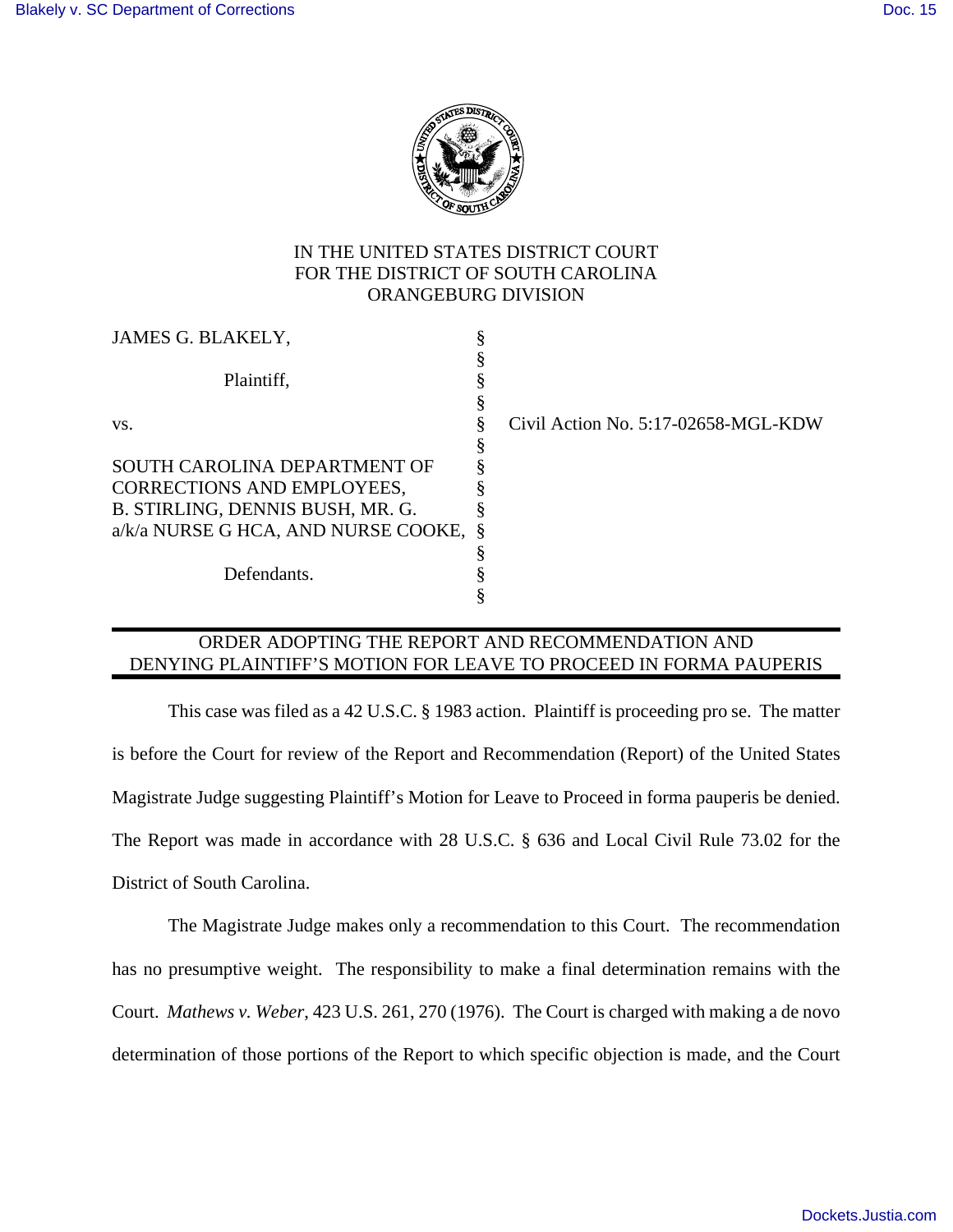may accept, reject, or modify, in whole or in part, the recommendation of the Magistrate Judge or recommit the matter with instructions. 28 U.S.C. § 636(b)(1).

The Magistrate Judge filed the Report on November 2, 2017, ECF No. 10, but Plaintiff failed to file any objections to the Report. "[I]n the absence of a timely filed objection, a district court need not conduct a de novo review, but instead must 'only satisfy itself that there is no clear error on the face of the record in order to accept the recommendation.'" *Diamond v. Colonial Life & Acc. Ins. Co.*, 416 F.3d 310, 315 (4th Cir. 2005) (quoting Fed. R. Civ. P. 72 advisory committee's note). Moreover, a failure to object waives appellate review. *Wright v. Collins*, 766 F.2d 841, 845-46 (4th Cir. 1985).

After a thorough review of the Report and the record in this case pursuant to the standard set forth above, the Court adopts the Report and incorporates it herein. Therefore, it is the judgment of the Court Plaintiff's Motion for Leave to Proceed in forma pauperis is **DENIED**. Plaintiff is given fifteen (15) days from the date of the issuance of this Order to pay the filing fee of \$400, and the Office of the Clerk of Court shall withhold entry of judgment until such time expires. If Plaintiff fails to timely pay the filing fee, the Complaint shall be **DISMISSED WITHOUT PREJUDICE** under the "three strikes" rule of 28 U.S.C. § 1915(g), and the Clerk shall enter the required final judgment at the close of the fifteen-day period permitted for payment of the filing fee.